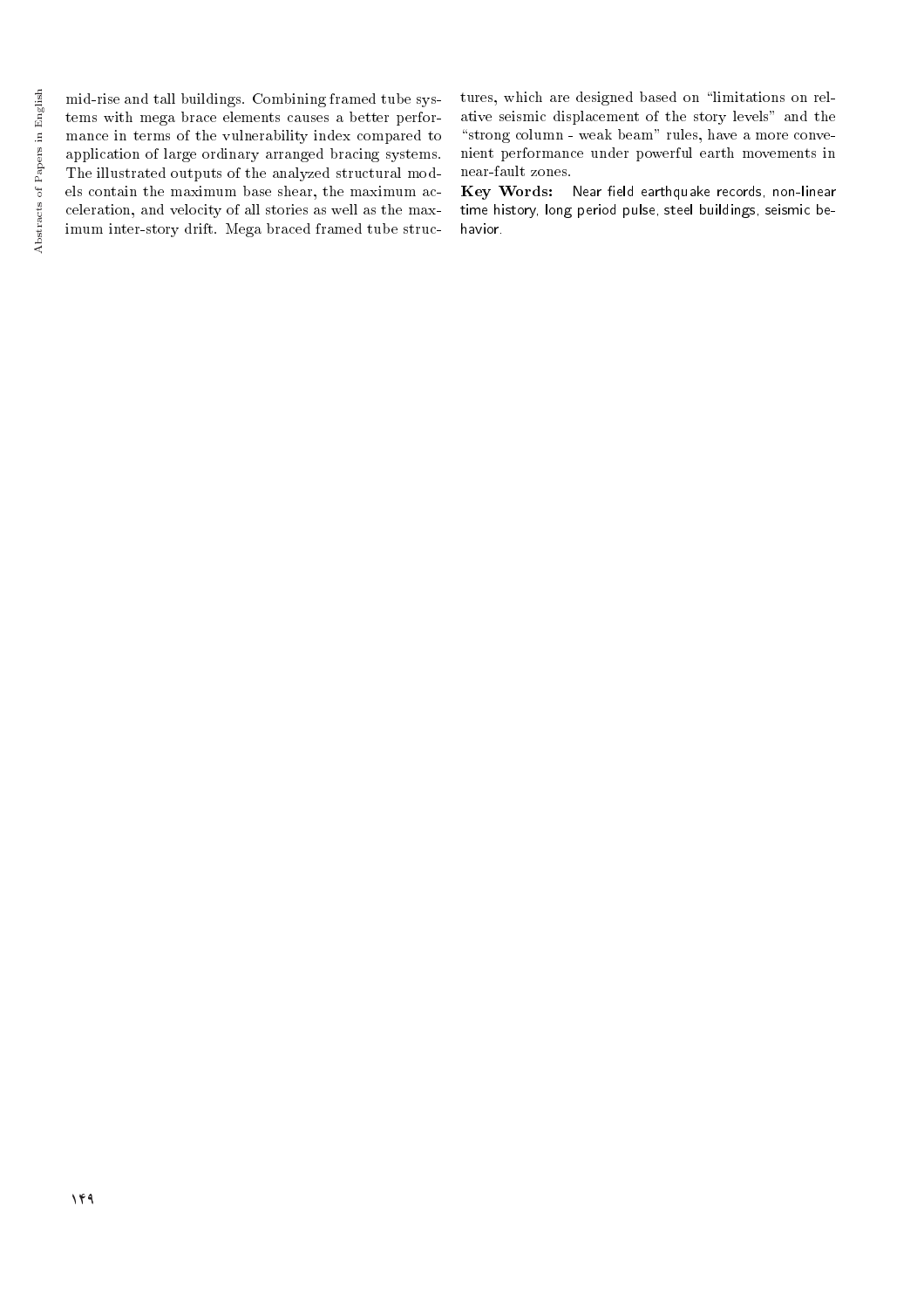# BARRIERS OF IMPLEMENTATION OF "INTEGRATED PROJECT DELIVERY" IN IRAN

M.H. Sebt(corresponding author) sebt@aut.ac.ir

V. Shahhosseini

shahhosseini@ymail.com

H. Hajarolasvadi

hossein.hi@aut.ac.ir

## Dept. Civil and Environmental Engineering Amirkabir University of Technology

Sharif Civil Engineering Journal Volume 33, Issue 1.2, Page 125-131, Research Note

c Sharif University of Technology

 Received 18 April 2015; received in revised form 15 September 2015; accepted 12 October 2015.

### Abstract

Management and Implementation of projects highly depend on the contract type chosen at the beginning of the project. This will affect all the project performance measures such as cost, schedule, and quality. Thus, choosing a proper contract type as the first step in implementation of any project is so important. The fragmented nature of conventional contracts hinders collaboration among project key parties. Integrated Project Delivery (IPD), a new method in implementation of construction projects, seeks to improve project outcomes through a collaborative approach of aligning the incentives and goals of the project team through shared risk and reward, collaborative decision making, early involvement of all parties, and a multi-party agreement. Although Integrated Project Delivery (IPD) is a relatively new method, at least, six different standard contracts have been published to date addressing this method. This paper introduces Integrated Project Delivery (IPD) by its important elements according to the AIA Document C191 - 2009 (a standard form of multi-party agreement). In this paper, Integrated Project Delivery (IPD) will be introduced firstly, and then barriers to utilizing it in Iran will be discussed. For the purposes of this paper, 19 Iranian construction industry experts were interviewed once to rank importance of IPD implementation barriers, and after that, to suggest and find practical solutions to resolve the identied problems. Lack of a domestic IPD standard contract & lack of Building Information Technology (BIM) and experts in this field in Iran ranked as the most important precludes. The problems are categorized in four main groups: legal issues, financial issues, cultural issues, and technology related issues. Researchers believe that the results of this research will help to recognize the prerequisite of IPD implementation in Iran.

Key Words: Integrated project delivery, ipd, building information modeling, bim, new construction contracting method.

# ASSESSMENT OF NONLINEAR DYNAMIC RESPONSE OF MEGA BRACED TUBE STRUCTURAL SYSTEMS UNDER STRONG GROUND MOTIONS

### F. Barati

farshad7941@gmail.com A. Meshkat-Dini(corresponding author) meshkat@khu.ac.ir Dept. of Civil Engineering Kharazmi University

Sharif Civil Engineering Journal Volume 33, Issue 1.2, Page 133-146, Research Note

- c Sharif University of Technology
- Received 25 April 2015; received in revised form 15 July 2015; accepted 26 August 2015.

#### Abstract

This paper discusses the effect of physical characteristics of near-field earthquake records on response parameters of braced tube structural systems. The structural systems were selected and designed in 20- and 30-story steel models. The studied structures are located in Tehran based on the soil type II. The models have been designed using the lateral load distribution which is specied in the Iranian seismic code 2800. The section profiles of members and connections of all structural models have been designed according to the Iranian national building code (steel structures - division 10). In this research, the dynamic response parameters of the studied models, have been assessed and presented based on conducting a number of non-linear time history analyses. The selected strong ground motions have been recorded in both nearand far-fault areas, containing a variety of pulse type features in their time history. The main characteristic item in selection of strong ground motions for performing non-linear time history analyses is the existence of high amplitude and long-period pulse or pulses in the ground velocity time history.

Braced tube structural systems are, in fact, one of the most efficient structural forms used for multi-story, especially tall buildings. Studying the manners of the seismic behavior of mega brace elements under influence of strong near-field records, is a research subject to improve the design parameters of innovative bracing systems in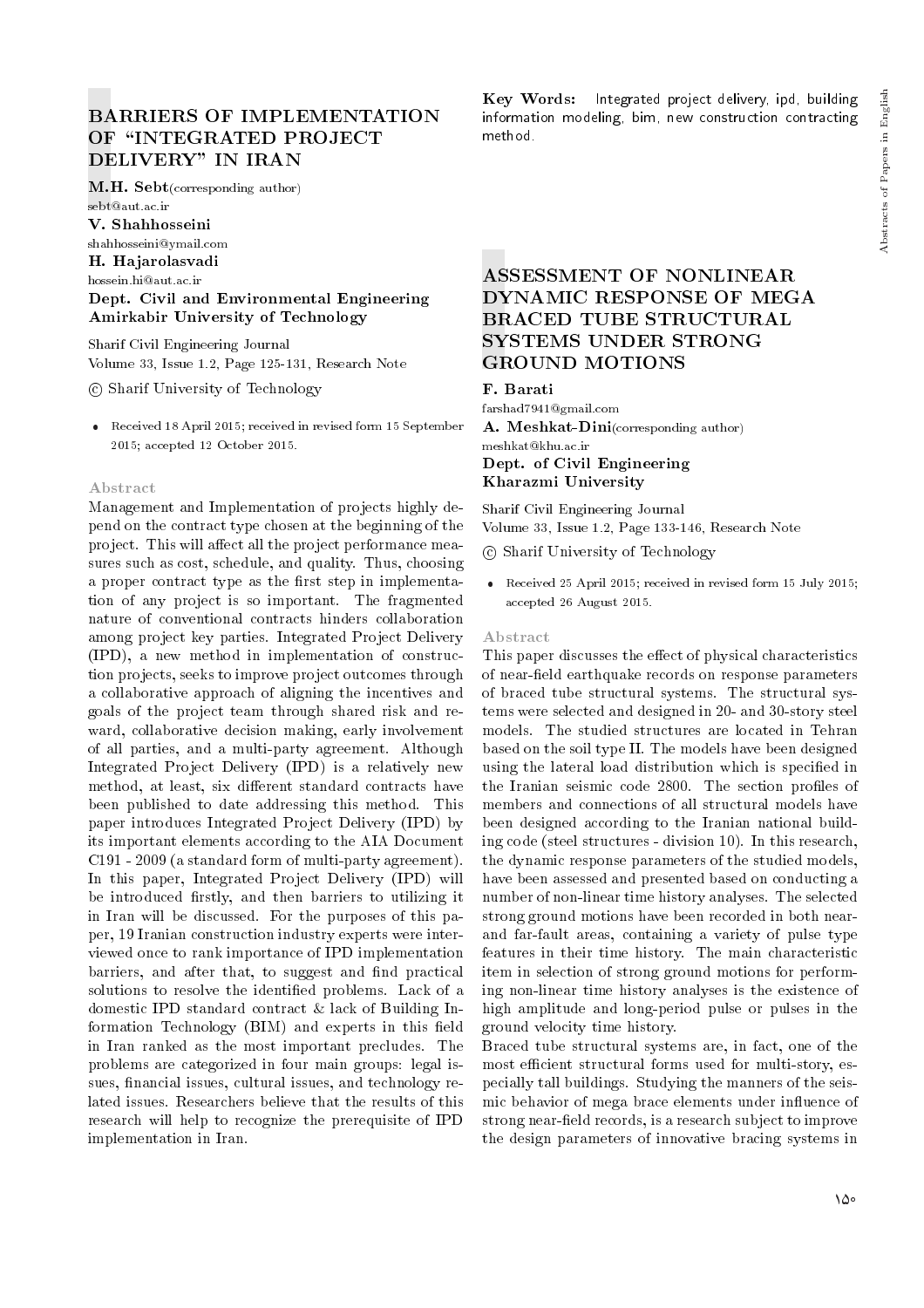## M. Sadr Ara Mohamad.Sadrara@gmail.com Dept. of Civil Engineering Islamic Azad University, Science and Research Branch

Sharif Civil Engineering Journal Volume 33, Issue 1.2, Page 105-111, Research Note

- c Sharif University of Technology
- Received 9 March 2015; received in revised form 15 September 2015; accepted 28 September 2015.

### Abstract

Earthquake accelerograms, recorded in near-fault areas, indicate severe vertical ground motion. The near-fault earthquakes, due to their destructive effects, are distinguished from the far-fault ones. The importance of this issue will be more noticeable in case of long span frames. The use of long span frames, in addition to making it possible to have open areas in buildings, can help the creation of more beautiful architectural spaces. However, these frames are highly vulnerable subjected to earthquake. In this study the effect of vertical earthquake component on the long-span frames is investigated by modeling two structures with different spans, and using Sap and Perform software. First, the structures are analyzed under the effect of horizontal earthquake components and the values of moment, shear, and axial force of columns, as well as mid-span deflection of long span beams are obtained. In the next stage, the vertical earthquake component is added to the input, and the abovementioned responses are obtained again. By comparison, it is concluded that the vertical earthquake component has a very increasing effect on the mentioned structural responses.

Key Words: Horizontal and vertical components of earthquake, Near-fault earthquakes, Long span frames.

# POUNDING RESPONSE OF THREE ADJACENT BUILDINGS UNDER NEAR-FAULT STRONG GROUND MOTION AND ITS EFFECT ON SEISMIC BEHAVIOR OF INTERIOR AND EXTERIOR BUILDINGS

## B. Mazloom Fazel

saleh@guilan.ac.ir Dept. of Civil Engineering International Campus, University of Guilan

R. Saleh Jalali(corresponding author) bahareh mf@yahoo.com Dept. of Civil Engineering University of Guilan

Sharif Civil Engineering Journal Volume 33, Issue 1.2, Page 113-123, Research Note

c Sharif University of Technology

 Received 13 April 2015; received in revised form 20 September 2015; accepted 28 September 2015.

#### Abstract

In this investigation, a simple model of building in series, including 3-, 2-, and 3-story adjacent buildings, excited by the horizontal and vertical components of faultnormal pulse and fault-parallel displacement with different magnitudes and time lags, is considered. Each story of the buildings consists of a rigid beam connected to two axially rigid mass-less columns by nonlinear rotational springs and linear rotational dashpots. To determine the pounding force, the non-linear viscoelastic model was chosen. The ground motion was described by fault-normal pulse and fault-parallel permanent displacement, and their amplitudes and duration were selected consistent with the variables that described nearfault motions. An important physical characteristic of the selected pulse and displacement is large initial velocity associated with onset of these motions, and it is proportional to the stress drop on the fault. It is assumed that the buildings are near the fault, and that the longitudinal axis of the buildings (x-axis) coincides with the radial direction (r-axis) of the propagation of waves from the earthquake source, so the absolute displacements of the bases of columns are different due to the wave passage. The system of equations of motion was solved by the fourth-order Runge-Kutta method due to its selfstarting feature and the long-range stability. For the considered model, the results indicate: (1) impact force can lead to increasing the maximum storey shear force. This amplication can be seen predominantly in exterior or end buildings which experience one-sided impacts, compared with interior building which experiences twosided impacts; (2) by increasing initial gap size, the maximum impact force will not decrease necessarily. Depending on the period of buildings, initial gap size, and material nonlinearity, the maximum impact force can occur between the left and middle buildings or between the middle and right buildings; (3) for linear material under fault-normal pulse with magnitudes 5, 6, and 7, the expected maximum impact force and the minimum distance required to avoid pounding would be equal to 10, 58, 100 MN, and 10, 30, 50 cm, respectively; (4) for nonlinear material, the corresponding values would be equal to 10, 40, 45 MN, and 10, 20, 30 cm, respectively.

Key Words: Pounding, near-fault ground motion, forward directivity, fling-step, building in series.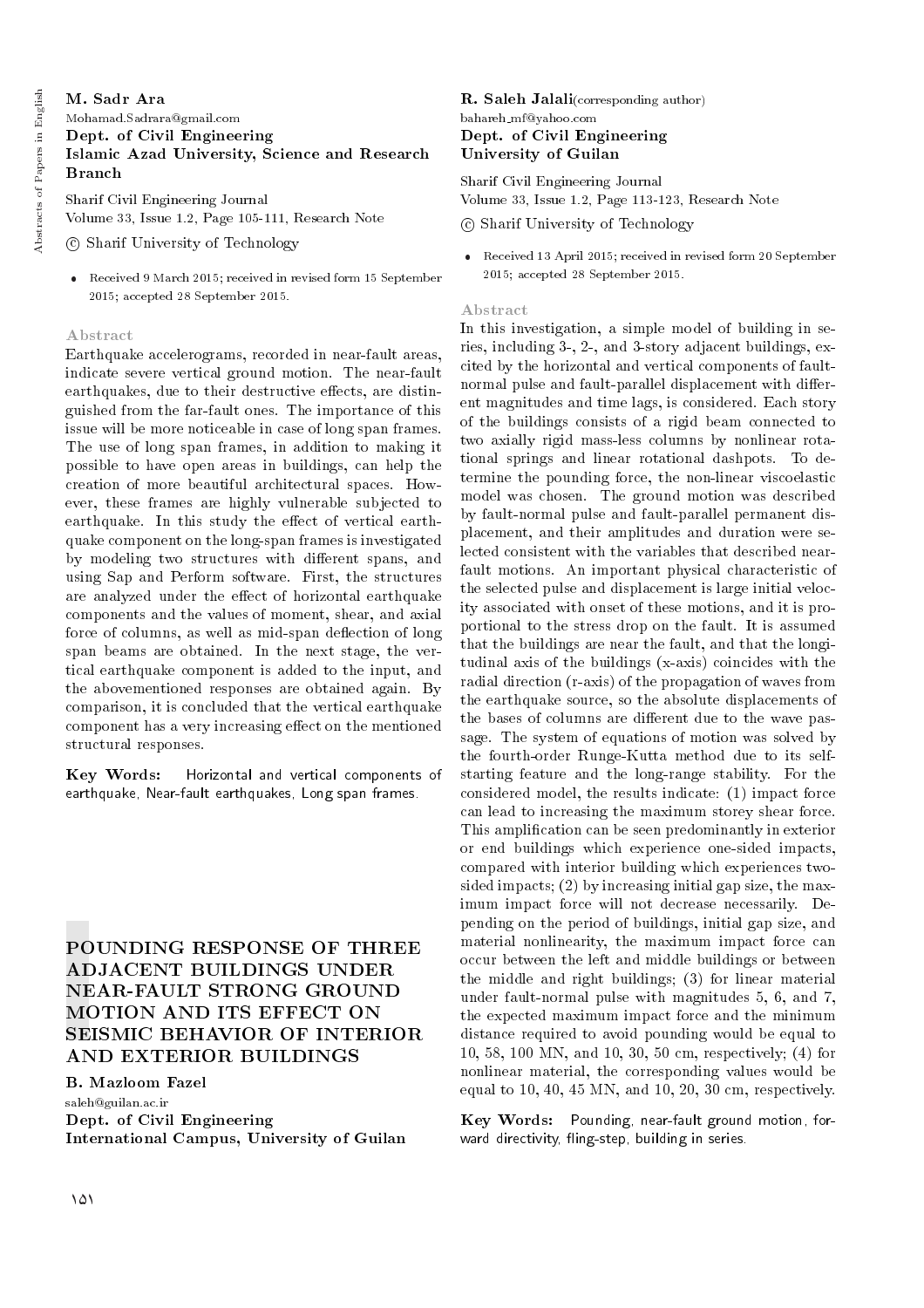and the cultivation processes take place inside the soil in all stages. But, the second method is based on adding the bacteria to the soil and all growth stages of bacteria and the cultivation processes are performed in the laboratory by using a special fermenter. In this method, necessary nutrients must be provided to survive the bacteria and other materials are required to create the chemical reaction of urea and calcium chloride. In this way, deposition of calcium carbonate and adherence of grains together are created and soil engineering properties increase. For this purpose, the best ways is the injection of Calcium chloride into the Bacillus Pasteurii background. Cementation of particles together with calcite precipitation increases soil strength. Although the strength of this kind of samples increases remarkably, environmental conditions can reduce this kind of strength. However, the remarkable point that has not been considered so far is the effect of disturbance on the structure of this kind of cementation, which can be tremendously effective in method performance. The disturbance can be carried out directly by disturbing the structure of a stabilized soil or by environmental temperature changes. This paper aims to assess these types of disturbances in the soil stabilized biologically. For this purpose, several stabilized samples were made via a biological method. These samples were then subjected to structural disturbance and also the disturbances, caused by freeze and thaw cycle, in order to investigate the effect of such factors on decreasing the resistance of the biologically stabilized soil.

Key Words: Disturbance, freeze and thaw cycle, biological cementation, bacillus pasteurii.

# DETECTION OF THE PLASTIC HINGE IN SIMPLE BEAM DURING AN EARTHQUAKE BY OBTAINING CURVATURE DIAGRAM

R. Karami Mohammadi(corresponding author) rkarami@kntu.ac.ir M. Khalaj mkhalaj@mail.kntu.ac.ir Dept. of Civil Engineering K.N.Toosi University of Technology

Sharif Civil Engineering Journal Volume 33, Issue 1.2, Page 99-104, Research Note

c Sharif University of Technology

 Received 8 March 2015; received in revised form 1 July 2015; accepted 28 September 2015.

#### Abstract

This paper presents a new method for detecting damage of simply-supported beam. This method is based on the using deference of curvature vectors. The plastic hinges throughout the beam, were determined during an earthquake using deference of curvature vectors.

At first, artificial crack applied in the form of cuts in some parts of the flange and web section of a simple steel beam was detected by obtaining different mode shapes vectors and performing Continuous wavelet transform. Then, the same artificial crack was detected in the beam that was exposed to a net bending of 30 KN M using difference between slope vectors in the damaged and undamaged beam.

Then, an undamaged beam was modeled, and plastic zones were created by applying push loads, and not articial cracks, to the beams and created plastic hinges under the push load were detected.

An important point to consider is that the damage caused by an earthquake to a structure is mostly nonlinear so it is necessary to detect plastic hinges after an earthquake in order to improve the structure. The modeled beam was exposed to the accelerations of Chichi earthquakes (1999), and the curvature vectors of the beam were calculated using the accelerometers output data at each time step.

In this paper a criterion is developed by which we can easily identify the critical time step. The plastic hinges were detected through curvature vectors at the critical steps. A sudden increase in curvature values at the critical step and the observation concerning the values exceeding the yielding curvature are used as indicators of the formation of a plastic hinges. Moreover, the proposed method determines the length and depth of plastic hinges as well as their location in the beam. Finally, the accuracy and advantage of the mentioned method were compared to the conventional signal processing methods such as Continuous wavelet analysis.

Key Words: Damage detection; plastic hinge; plastic curvature; wavelet transform.

# THE EFFECT OF VERTICAL COMPONENT OF EARTHQUAKE ON THE LONG SPAN FRAMES IN STEEL BUILDINGS

M. Hosseini(corresponding author) hosseini@iiees.ac.ir Structural Engineering Research Center International Institute of Earthquake Engineering and Seismology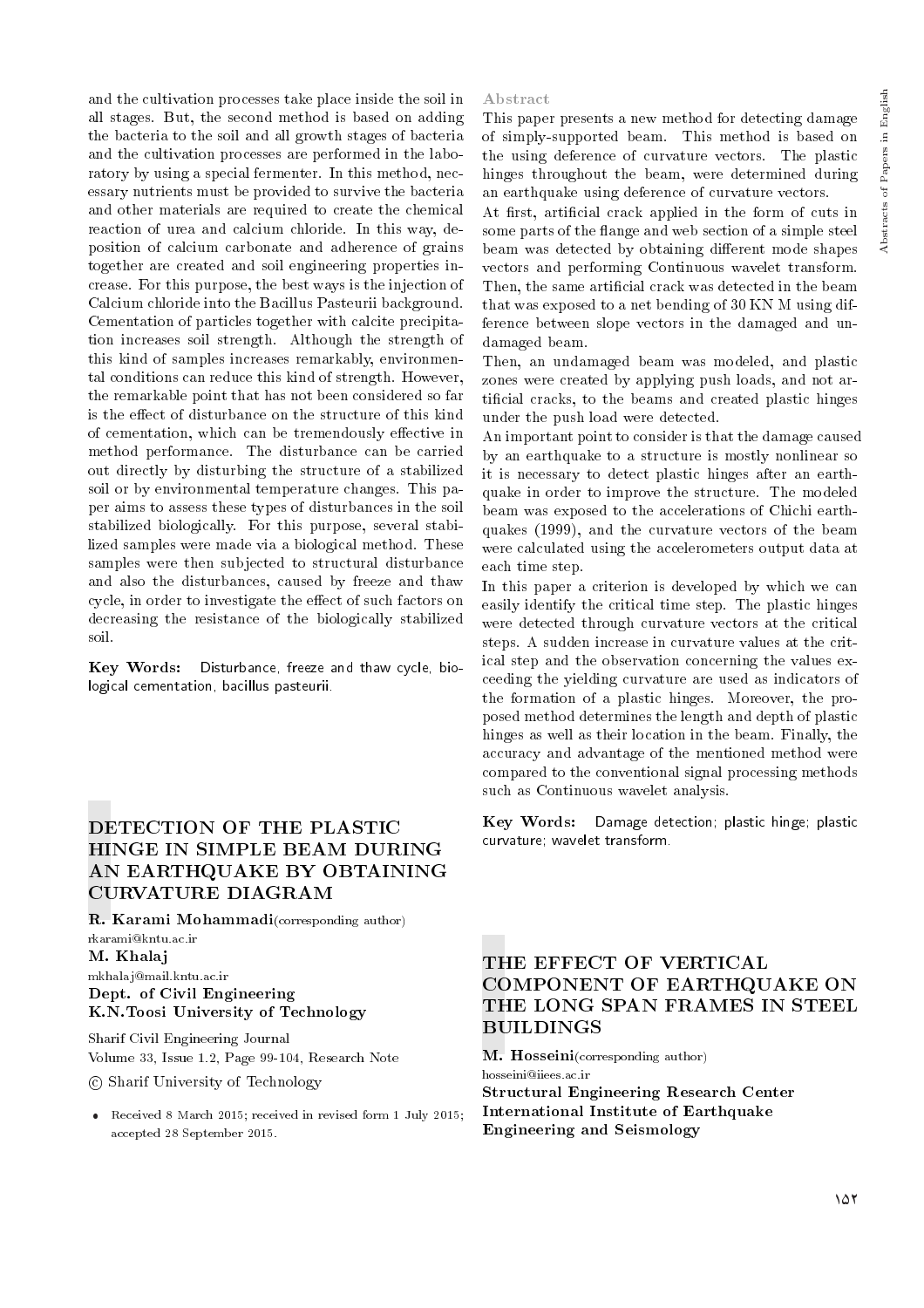# EFFECT OF INORGANIC MATERIAL AND NON-UNIFORM ELECTROKINETIC ON SOLIDIFICATION/STABILIZATION OF LEAD, ZINC AND ARSENIC

M.J. Zoqi

m.j.zoghi@modares.ac.ir H. Ganjidoust(corresponding author) h-ganji@modares.ac.ir N. Mokhtarani mokhtarani@modares.ac.ir B. Ayati ayati bi@modares.ac.ir Dept. of Civil & Environmental Engineering Tarbiat Modares University

Sharif Civil Engineering Journal Volume 33, Issue 1.2, Page 79-89, Research Note

c Sharif University of Technology

 Received 28 December 2014; received in revised form 19 August 2015; accepted 29 August 2015.

#### Abstract

In this study, the effects of fly ash  $(X_1)$ , kaolinitic clay  $(X_2)$ , micro-silica  $(X_3)$  content and water-to-solid ratio  $(X_4)$ , electrical potential gradient  $(X_5)$  and polarity reversal period  $(X_6)$  on the solidification and stabilization of Synthetic waste containing lead, zinc and arsenic were investigated. The data were analyzed using the central composite design which is the most commonly used response surface methodology RSM design (using a mixture design of a constrained triangular surface) and ANOVA. Optimum formulations were simulated using a desirability function. pH and compressive strength tests were performed on 86 specimens. The specimens with the highest and lowest compressive strengths were selected for Toxicity characteristics leaching procedure (TCLP) and scanning electron microscopy (SEM) to evaluate the leaching behavior of lead, zinc and arsenic and monitoring hydration progress, respectively. The experiments were arranged according to a full factorial design, which also allowed deriving predictive models for uncon fined compressive strength and pH as affected by Synthetic waste content as well as variables type and dosage. Among the variables tested, polarity reversal period (less than 32.5min) and micro-silica (more than 7.5 % wt.) were found to affect mechanical strength far more positively compared to the other species used, at the same time ensuring low metal release from the material. On the other hand, the use of polarity reversal period more than 32.5 min and micro-silica less than 7.5% wt. were observed to cause a signicant increase in metal leaching. The result indicates that the extensive accumulations of calcium aluminate hydrates (CAH) which are the main

products of tri-calcium aluminate (C3A) and calcium silicate hydrate (CSH) were identified as the main hydration products. The formation of  $NaCaAsO<sub>4</sub>$ .7.5 $H<sub>2</sub>O$ and portlandite were the main phase controlling  $As^{5+}$ and heavy metal solubility in cement-treated Synthetic wastes. The optimal conditions obtained from the compromise of the two desirable responses, pH and compressive strength of specimens, were lead, zinc and arsenic concentration in TCLP leachate 0.4 mg/L, 0.393  $mg/L$  and 0.146 mg/L, respectively. pH and compressive strength of specimens in the optimal condition were 57.56 Mpa and 9.82, respectively.

Key Words: Solidication/stabilization, non-uniform electro-kinetic, heavy metals, industrial waste, TCLP.

# THE EVALUATION OF STRUCTURAL DISTURBANCE AND TEMPERATURE EFFECTS ON THE RESISTANCE OF BIOLOGICAL CEMENTED SOIL

**M.** Azadi(corresponding author) Azadi.mhmm@gmail.com N. Shamskia shamskia58@gmail.com Faculty of Civil Engineering and Surveying Qazvin Branch, Islamic Azad University H. Kalantari hossein kalantari ir@yahoo.com

Faculty of Civil Engineering Zanjan University

Sharif Civil Engineering Journal Volume 33, Issue 1.2, Page 91-97, Research Note

c Sharif University of Technology

 Received 31 December 2014; received in revised form 2 June 2015; accepted 8 November 2015.

#### Abstract

The necessity of using suitable methods of soil stabilization is of great importance, regarding the increasing growth of population. Soil stabilization by microbiological sedimentation of calcium carbonate is an appropriate method, which has been recently evaluated all around the world, and is known as a method compatible with the environment used in some places of the world. There are two methods of remediation of sandy soils by use of microorganisms. The first method is based on microbiological bacterial stimulation. In this method, nutritious material is added to the soil for the growth of bacteria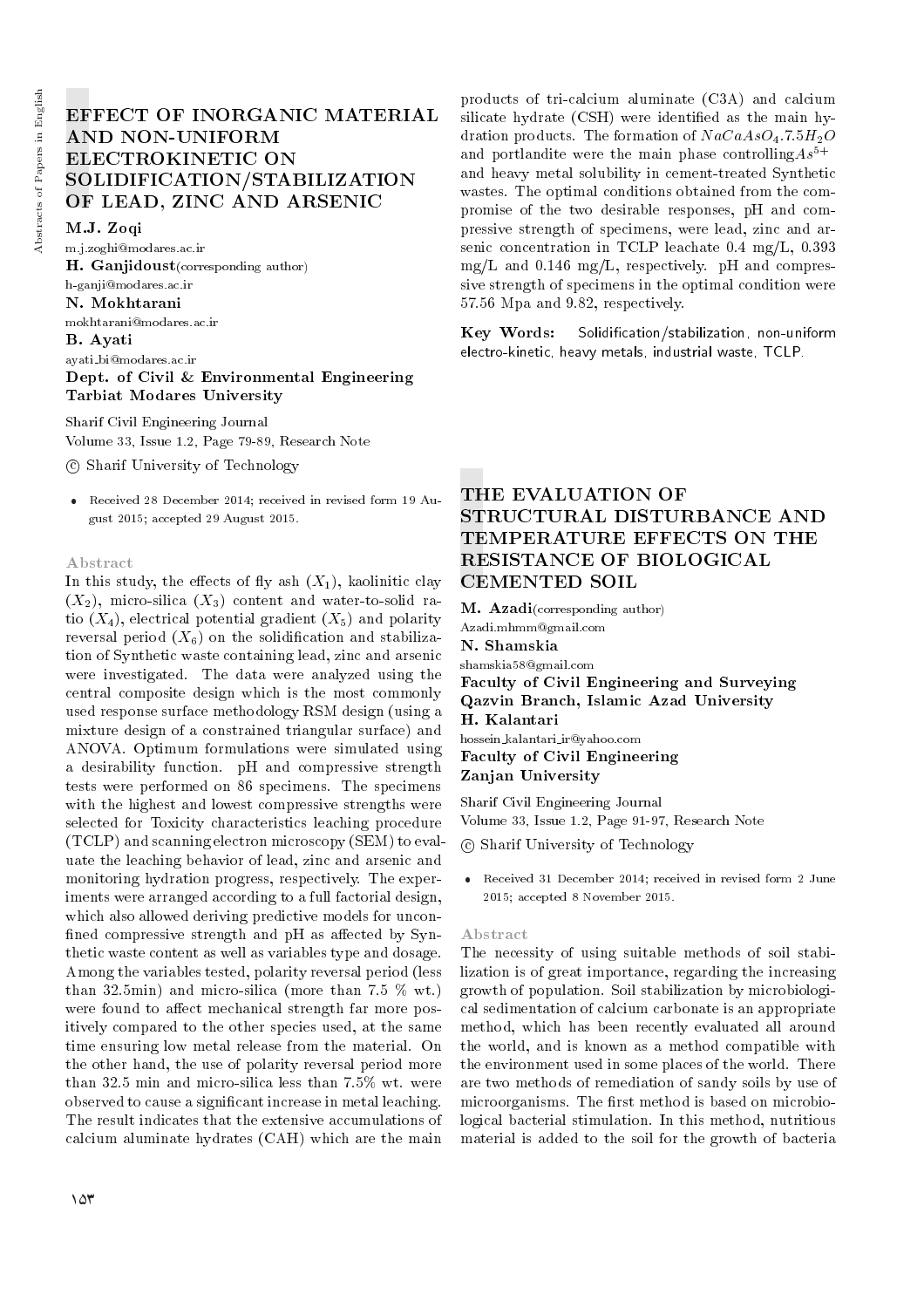more accurate attitude involving the effective parameters such as ductility, over-strength, redundancy, seismic hazard level, performance levels, etc. The results showed high capacity and resistance of system and good seismic performance of structures under the current study. Thereby, choosing behavior factor of 5 for initial design ensures the immediate occupancy performance level for all three structures under high earthquake intensity considered in seismic design code of Iran.

Key Words: Tunnel form system, response modification factor, demand r-factor, supply r-factor.

## RELIABILITY AND SENSITIVITY ANALYSIS OF STEEL AND CONCRETE PILES USING SIMULATION METHODS

M. Rakhshani Mehr(corresponding author) m.rakhshanimehr@alzahra.ac.ir Dept. of Civil Engineering Alzahra University H. Mirkamali h.mirkamali@sutech.ac.ir Dept. of Civil Engineering Shiraz University of Technology N. Shabakhty shabakhty@iust.ac.ir Dept. of Civil Engineering University of Science & Technology M. Rashki mrashki@eng.usb.ac.ir Faculty of Art and Architecture University of Sistan and Baluchestan

Sharif Civil Engineering Journal Volume 33, Issue 1.2, Page 61-69, Original Article

c Sharif University of Technology

 Received 7 May 2016; received in revised form 15 August 2016; accepted 21 August 2016.

#### Abstract

In this paper, reliability and sensitivity of steel and concrete piles for cohesive and cohesion less soils considered. For this purpose, Monte Carlo simulation, Importance Sampling and first order methods used for evaluating reliability index, moreover sensitivity of related limit states obtained by finite difference using Monte Carlo simulation and first order method. Comparison between results indicated that first order methods are appropriate for evaluation reliability of piles in cohesive soil and

sensitivity analysis using theses method can be trusted as accurate results. But for sensitivity of piles in cohesion less soils, because of complexity and high nonlinearity of their limit states finite difference method must be used and also reliability result in first order methods is not accurate. Also it has been founded that cohesive factor and piles dimensions are sensitive parameter in cohesive soils, but for cohesion less soils, soil related parameters have a significant effect in reliability of piles.

Key Words: Pile, reliability, sensitivity, simulation.

# EFFECT OF BIOLOGICAL CEMENTATION ON SANDY SOIL BEHAVIOR

M. Azadi(corresponding author) azadi.mhmm@gmail.com Faculty of Civil Engineering and Surveying Qazvin Branch, Islamic Azad University S. Pouri saeededpouri@yahoo.com

Dept. of Biology Shahid Chamran University

Sharif Civil Engineering Journal Volume 33, Issue 1.2, Page 71-77, Research Note

c Sharif University of Technology

 Received 27 September 2014; received in revised form 16 August 2015; accepted 20 October 2015.

#### Abstract

Population increase in the world has caused the cities to develop. There is a definite link between this development and availability of soil quality and stability. One of the latest methods for stabilization of soils is the use of calcium carbonate microbiological sediment as a suitable injection material. This method, not only is a compatible method with the environment, but also is a suitable method for stabilization of sandy soils. Although, there are a few studies on this topic, most of them are about construction conditions and parameter variations. Also, there is no research on soil behavior models after stabilizing sandy soils. Therefore, in this study, the effects of using a bacterium spore called Bacillus Pasteurii and production of biological deposition of calcium carbonate on improvement of the technical characteristics of sandy soils through the production of sandstone have been investigated and the effects of biological cementation on sandy soil behavior models are assessed.

Key Words: Biological cementation, sand behavior, sprosarcina pasteurii, soil model.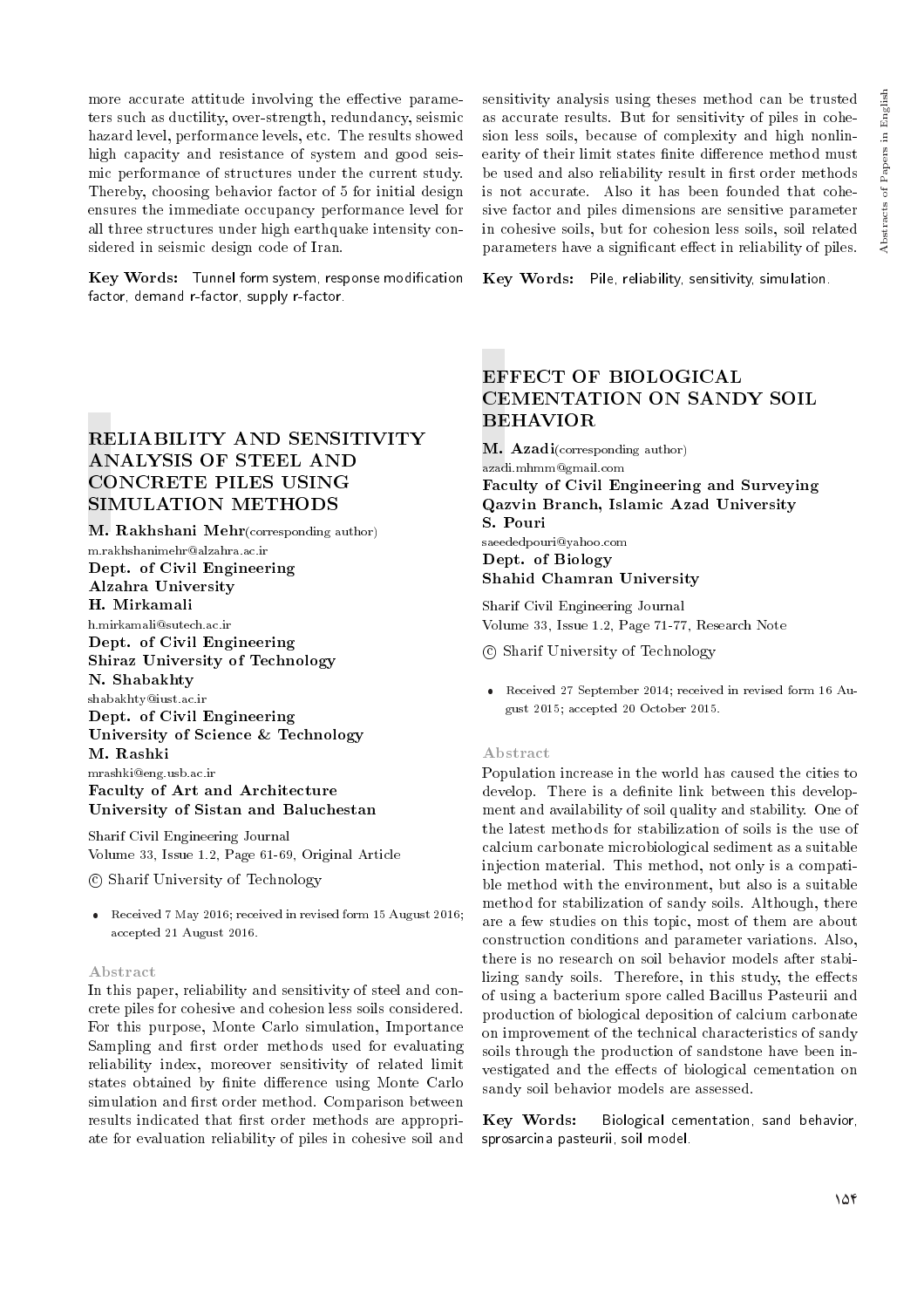## Dept. of Civil Engineering Semnan University

Sharif Civil Engineering Journal Volume 33, Issue 1.2, Page 45-52, Original Article

c Sharif University of Technology

 Received 26 February 2015; received in revised form 9 September 2015; accepted 6 October 2015

## Abstract

Geological studies indicate that many tropical regions of the planet, including the southern part of Iran, are covered by calcareous sediments. Despite the high risk of seismicity and strategic position as well as the enormous resources of oil and gas in southern Iran, dynamic behavior of calcareous soils of these regions has not been much considered. Therefore, assessing dynamic behavior of calcareous soils is a vital step for engineering projects located in these regions. Maximum shear modulus is one of the most important properties of soil deposit used in the dynamic analysis.

In this study, shear modulus of Boushehr calcareous sand is investigated in the range of small strains using resonant column tests. Bulk samples of Boushehr sand were collected from the North bank of the Persian Gulf near the Boushehr port. The effects of mean confining pressure and void ratio on the maximum shear modulus of the calcareous sand are investigated. Moreover, for evaluating the effect of stress anisotropy on the smallstrain shear modulus of the calcareous sand, resonant column tests were conducted under both isotropic and anisotropic conditions.

The experimental results confirm that the increase of the mean confining pressure and decrease of the void ratio increases the maximum shear modulus of the sand, as previously reported for the other sands. Also, the results of resonant column tests indicated that the increase of stress anisotropy leads to the increase of maximum shear modulus. By increasing mean confining pressure, the effect of initial stress anisotropy on the maximum shear modulus increases. Based on the tests results, predictive equation for estimating the maximum shear modulus of calcareous sand is presented in this study. It is demonstrated that the proposed model has great capability for prediction of the experimental shear modulus at small strains, compared with the models recommended for silicate soils. Finally, to capture the influence of stress anisotropy on the maximum shear modulus equation, a relationship is presented as a function of initial shear stress ratio. The relationship presented in this study can be employed to evaluate the maximum shear modulus of Boushehr calcareous sand under both isotropic and anisotropic conditions.

Key Words: Maximum shear modulus, calcareous sand, silicate sand, stress anisotropy, resonant column.

# MULTI-LEVEL R-FACTOR DETERMINATION FOR RC TUNNEL-FORM BUILDINGS

S. B. Beheshti-Aval(corresponding author) beheshti@kntu.ac.ir

Dept. of Civil Engineering K. N. Toosi University of Technology V. Mohsenian mohsenian.vahid@gmail.com Dept. of Civil Engineering University of Science and Culture

Sharif Civil Engineering Journal Volume 33, Issue 1.2, Page 53-59, Original Article

c Sharif University of Technology

 Received 8 March 2015; received in revised form 29 June 2015; accepted 6 October 2015.

#### Abstract

Despite unique seismic resistance characteristics of reinforced concrete tunnel form buildings, a literature review surveyed rare research works found for this type of buildings. Unfortunately, no special seismic code is published for reinforced concrete wall-slab system with tunnel form, and there is only little information on the seismic behavior of this structural system type in technical and research docs. Therefore, based on reasonable numerical results, seismic behavior and performance of structures constructed with this technique, considering the effective factors in response, is highly noteworthy in a seismic code of development process. The behavior factors in the seismic design codes are based on engineering judgment and are provided based on observations of various performances of structural systems against past strong earthquake shakings. For reinforced concrete tunnel-form buildings, due to lack of enough information and observations of damages induced by past earthquakes, using the behavior factor of reinforced concrete bearing wall system in the current seismic design process appears as notable concerns which are the main challenges in designing these structures based on the equivalent lateral force method. This type of structural system has recently innovated and used in mass production houses, so there is rare information pertaining to its behavior under strong earthquakes. Since including the behavior factors in seismic codes are based on engineering judgment from observing its past seismic performance, developing these factors for this new system needs more research works.

The most distinctive feature of this study with respect to similar studies is multi-level definition of behavior factors, their extraction with respect to seismic intensity, and the accepted damage level as expected performance levels in designing structure. Hence, the demand/capacity behavior factors are determined with a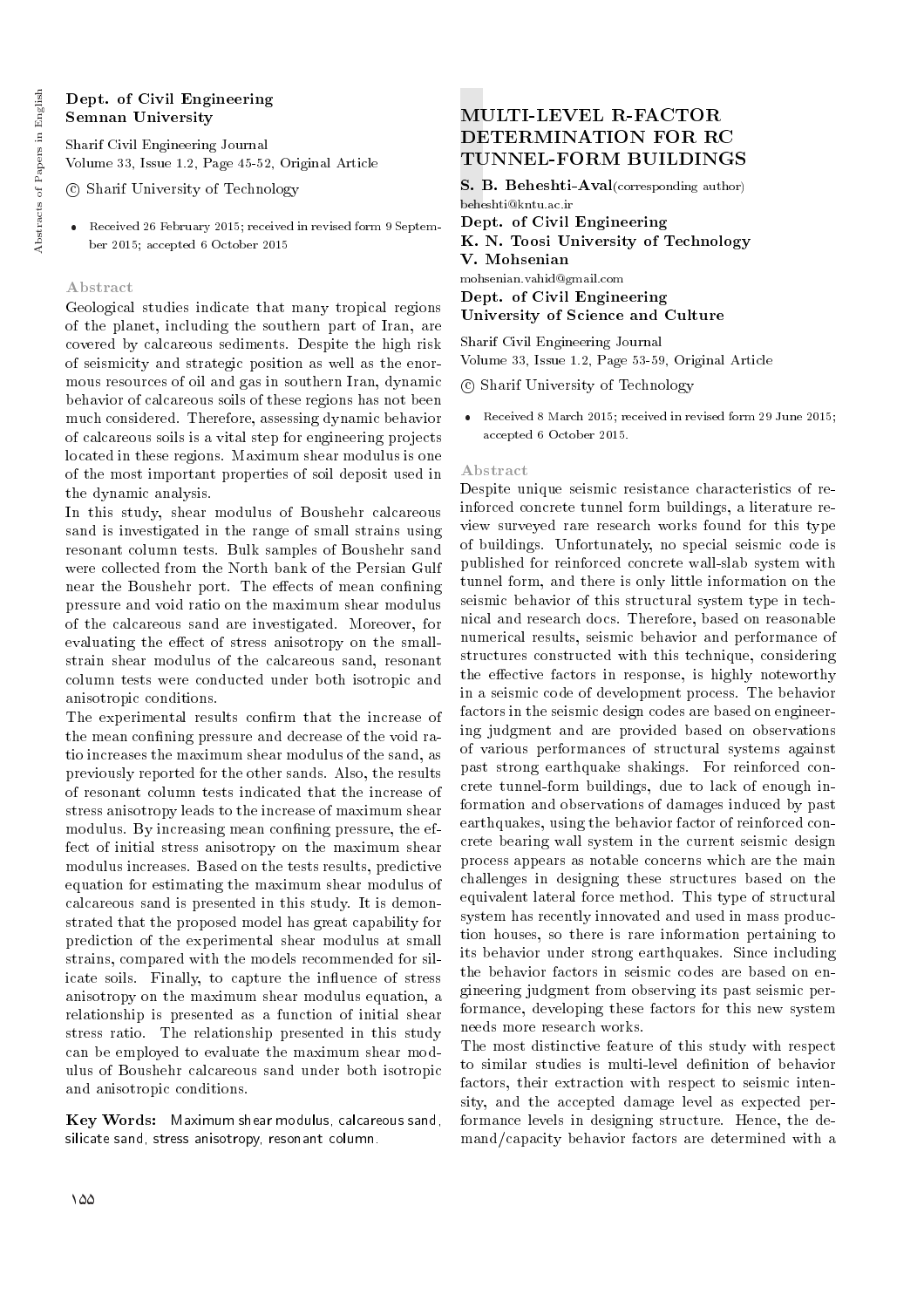panels with an opening in an arbitrary position and tries to find a mathematical relationship (if any) between the percentage of decrease in strength of the wall and its correspondence with the position of the opening with the aid of a series of finite element analyses using ANSYS. At the beginning, the unstiffened panel was modeled by comparing the results of the analysis with the related classical equations and experimental tests and having calibrated the errors, the process of creating holes in different positions went on for up to fifteen models, and finally, the corresponding equations for the percentage of decrease in strength of panels were obtained which were independent from the dimensions of the panel. Ultimately, the validity of the proposed equations was examined by some re-modeling within the examined plate, and the results confirmed the proposed equations in a very favorable manner.

Key Words: Steel plate shear wall, effective shear strength, diagonal tension field, opening.

# INVESTIGATING VIBRATION IN BRIDGE STRUCTURES CAUSED BY VERTICAL EARTHQUAKE EXCITATION AND MOVING MASS EMPLOYING PASSIVE PIPE DAMPERS

#### A. Nikkhoo

nikkhoo@usc.ac.ir

A. Bahrami Eskandari(corresponding author) ar.bahrami@usc.ac.ir Dept. of Civil Engineering University of Sience & Calture F. Rahimzadeh Rofooei rofooei@sharif.edu Dept. of Civil Engineering

Sharif University of Technology

Sharif Civil Engineering Journal Volume 33, Issue 1.2, Page 35-43, Original Article

c Sharif University of Technology

 Received 14 February 2015; received in revised form 21 August 2015; accepted 28 September 2015.

#### Abstract

Dynamics of beam structures subjected to various loads have been investigated for over a century. The importance of such a problem arises in the structural design of bridges in which the nature of loading could affect

the design parameters substantially. It has been observed that as a bridge structure is subjected to moving masses and earthquake loading, the dynamic deflection and stresses can be signicantly higher than those observed in the static case. Although only the horizontal component of earthquake excitation is taken into account in the modeling of bridges and parallel beams sustaining the bridge deck loads. there exist several pieces of evidences showing that some of the failure modes are in direct relation to the vertical one. Generally, in comparison with the horizontal component of earthquake, however, the vertical one has less power and most part of its in
uence occurs in a particular frequency domain that could be so destructive to the structures with natural frequency in these domains. In addition, there are clearly many problems of great physical signicance in which the load inertia is not negligible and can significantly alter the dynamic behavior of the system; therefore, moving mass is the another important and affective dynamic loads in design of these routine bridges. In this article, the seismic effect of vertical earthquake on the bridges is studied aiming to explore the necessity of simultaneous acts of this force and the moving masses. By proving the intensifying effects of these loads combination via the obtained results, by employing a passive damper system, it is attempted to decrease the mentioned in
uences on the studied structure. Dampers are used in two ways. and the best one is chosen based on its performance in suppression of the beam deflection. Finally, through analyzing and comparing the results, a simple algorithm is introduced for reducing the sections' dimensions of the bridge structures under this type of loading.

Key Words: Bridge structure, vertical component of earthquake excitation, moving mass, passive damper, vibration suppression.

## LABORATORY STUDY ON THE MAXIMUM SHEAR MODULUS OF BOUSHEHR CALCAREOUS SAND

Y. Jafarian(corresponding author) yjafarianm@iiees.ac.ir International Institute of Earthquake Engineering and Seismology H. Javdanian javdanian@eng.sku.ac.ir Dept. of Civil Engineering Shahrekord University A.H. Haddad ahadad@semnan.ac.ir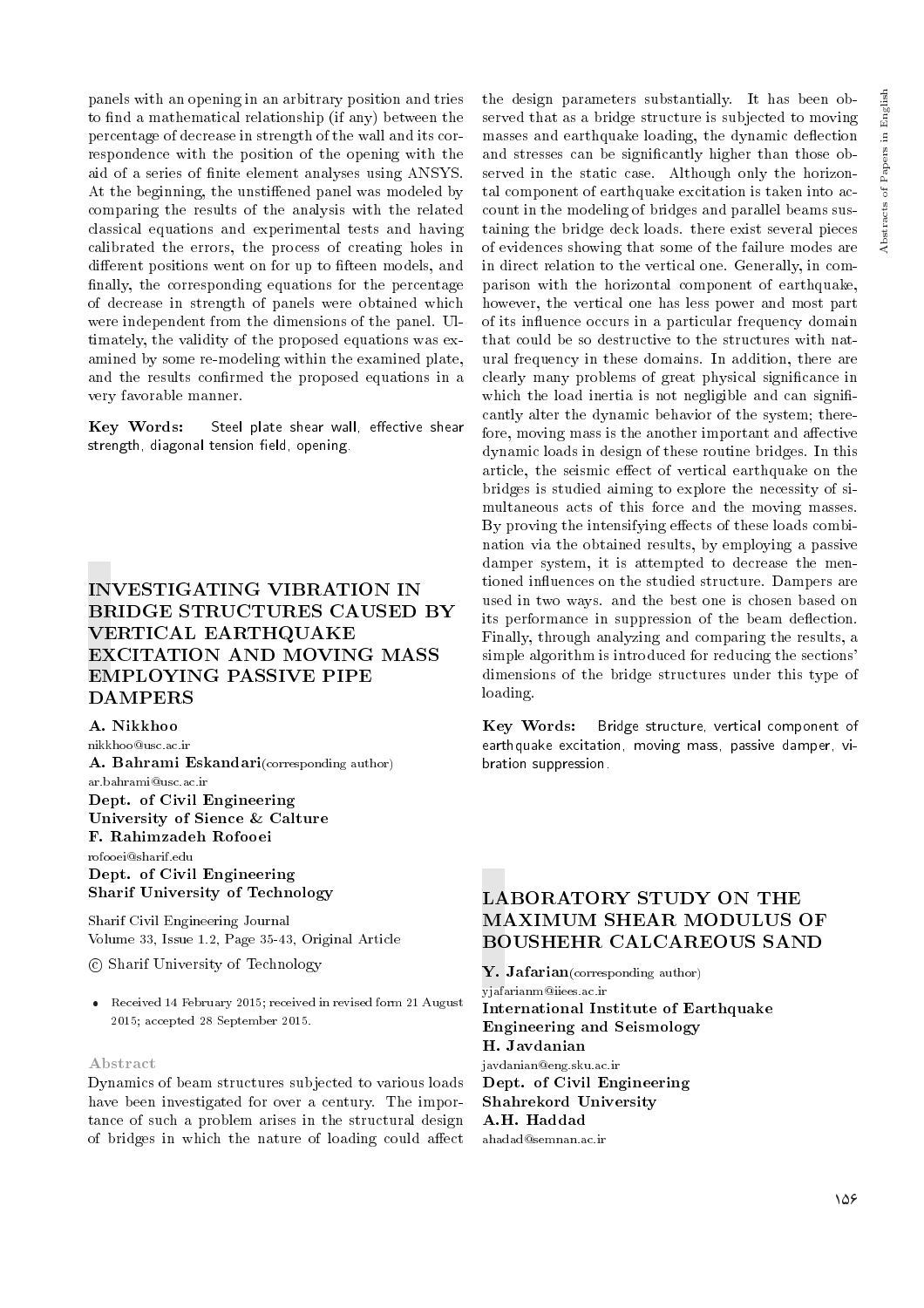uation for both AASHTO LRFD and AASHTO formulas. Moreover, simple equation which was suggested in previous studies is conservative in calculation of bending moments to some extents, compared to results of finite-model. Generally, it can be concluded that both AASHTO and Iran's standards overestimate the maximum bending moment skewed bridge, where AASHTO is a little more conservative in estimation.

Key Words: Continuous bridges; composite bridges; girder bridges; skew bridges.

In the following research, the sulfate clay soil was stabilized by the ion exchange soluble  $CBR^{+4}$ ; after that, the stabilized soil like the non-stabilized soil was firstly measured for the amount of its CBR strength and swelling of stabilized samples to be determined under freeze-thaw and wet-dry cycles.

Key Words: Sulfate soil, CBR strength ,swelling, stabilization,  $CBR^{+4}$  .

# EFFECT OF FREEZE-THAW AND WET-DRY CYCLES ON CLAY SOIL WITH SULFATE STABILIZED BY ION EXCHANGE CBR+4 SOLUTION

R. Ziaie Moayed(corresponding author) ziaie@eng.ikiu.ac.ir M.S. Mirsajjadi

ati ce@yahoo.com Dept. of Civil Engineering Imam Khomeini International University

Sharif Civil Engineering Journal Volume 33, Issue 1.2, Page 15-24, Original Article

c Sharif University of Technology

 Received 28 December 2014; received in revised form 5 September 2015; accepted 15 September 2015.

#### Abstract

Freeze-thaw and wet-dry cycles influence the geotechnical properties of soils, and it leads to the change of strength parameter of soil. During these processes that occur in the nature, one type of the soil with enormous damage-inflicting capability is sulfate clay soil; in these cycles, soil loses its strength swell.

The sulfate clay soil cannot be stabilized by using Lime and totally by calcium based stabilizer. Because the alumina of clay can react to the sulfate existing in soil and also calcium existing in lime, leads to producing an expansive mineral which is called Ettringite and is so expansive in the vicinity of water, causing many problems in the surface of road in the foundation of buildings.

In the present study, in order to decrease the destructive effects natural process, sulfate clay soil is stabilized by  $CBR+4$  ion exchange soluble. At first the CBR value of non - stabilized is measured and after that, this soil is subjected to freeze-thaw and wet-dry cycles, and the amount of its swelling and strength is measured.

# EFFECT OF DIFFERENT POSITIONS OF CONCENTRATED OPENINGS ON THE SHEAR CAPACITY OF STEEL PLATE SHEAR WALLS

M. Gholhaki(corresponding author) mgholhaki@semnan.ac.ir M. Jalilzadeh Afshari m jalilzadeh.afshari@yahoo.com Dept. of Civil Engineering Semnan University

Sharif Civil Engineering Journal Volume 33, Issue 1.2, Page 25-33, Original Article

c Sharif University of Technology

 Received 14 February 2015; received in revised form 2 August 2015; accepted 25 August 2015.

#### Abstract

The great efficiency of steel plate shear walls (SPSW) and their deformability have caused them, by coercion, to be very thin in thickness in order to resist the lateral seismic loads, especially in upper stories of the building which may be a fraction of a millimeter, and this steel plate thickness meeting the design requirements may not be available on the market. On the other hand, using the thicker plate than the designed ones would increase the shear capacity of the wall, and ultimately increase the transferred load to surrounding members so that the beams and columns would need to be bigger in section. Hence, one of the rational solutions is to use the thicker plate while improvising the opening in plate in order to reduce the stiffness of the panel. On the other hand, embedding windows and openings are inevitable due to architectural requirements. According to several research studies and experiments, concentrated circular opening located in the center of the plate has the greatest effect on reducing the stiffness and the shear resistance capacity of the panel and use of this amount of decrease in resistance to other openings would be conservative. This paper investigates the shear behavior of steel plate shear